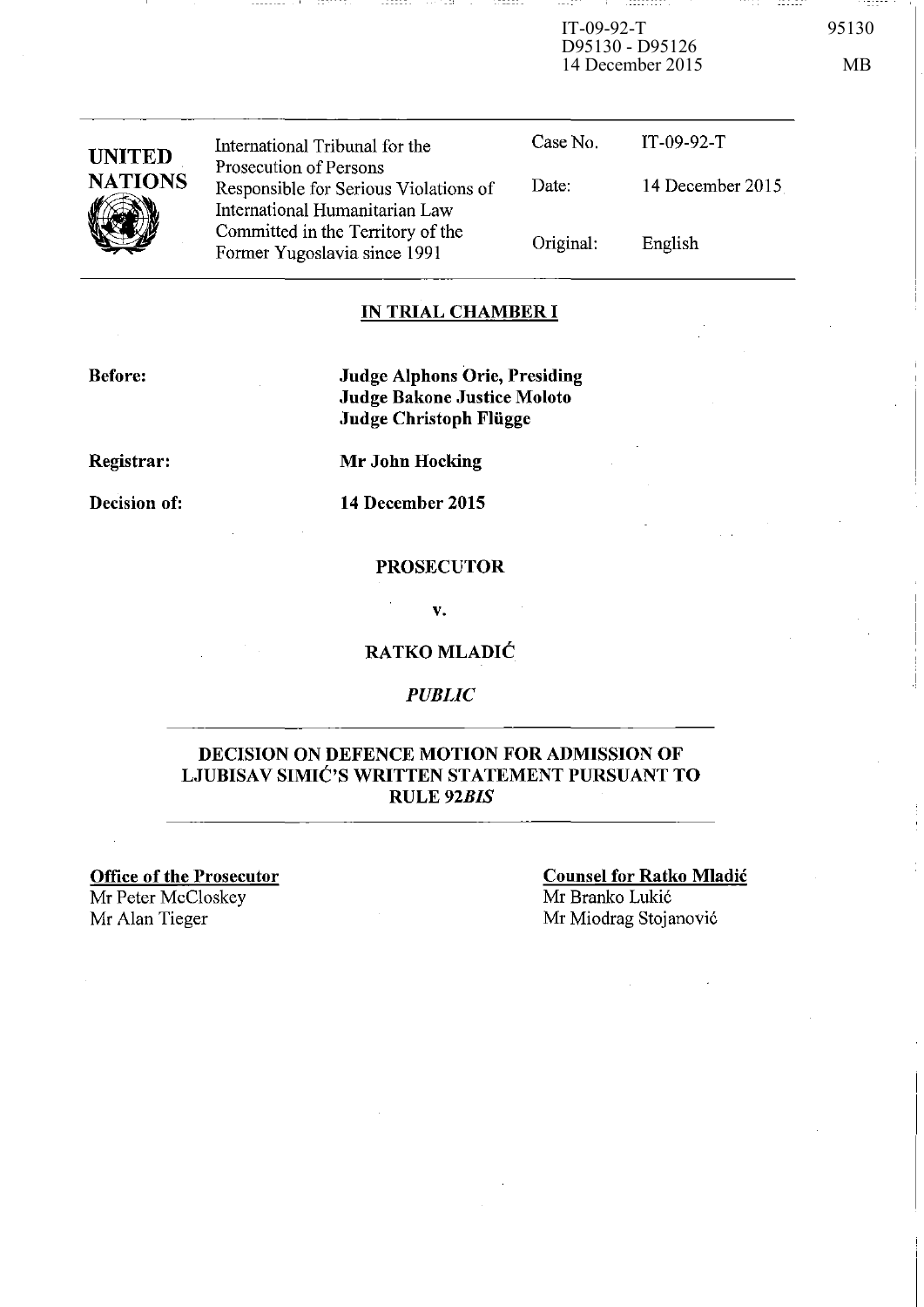# **I. PROCEDURAL HISTORY**

I. On 2 December 2014, the Defence filed a motion for the admission of the evidence of Ljubisav Simi6 pursuant to Rule *92ter* of the Tribunal's Rules of Procedure and Evidence ("Rules").<sup>1</sup> On 25 March 2015, the Defence filed a motion to amend its Rule 65ter witness list, announcing that it was not presenting the evidence of the witness? On 28 July 2015, the Defence filed a motion requesting the admission of the witness's statement pursuant to Rule *92bis* of the Rules.3 On 18 August 2015, the Defence again filed a motion requesting the admission of the witness's written statement into evidence pursuant to Rule *92bis* of the Rules ("Motion of 18 August").<sup>4</sup> On 1 September 2015, the Prosecution filed a response to the Motion of 18 August ("Response").<sup>5</sup> On 15 September 2015, having further redacted the statement in light of the Response, the Defence re-filed the Motion of 18 August ("Motion of 15 September").<sup>6</sup> On 23 September 2015, the Prosecution stated that it generally maintained the position set out in the Response.<sup>7</sup>

# **II. SUBMISSIONS OF THE PARTIES**

2. The Defence seeks provisional admission into evidence of the redacted written statement of the witness as well as four associated exhibits.<sup>8</sup> It submits that the statement and the associated exhibits are reliable, have probative value, and do not address the acts or conduct of the Accused.<sup>9</sup> The Defence further submits that the statement and the associated exhibits are relevant to Counts 1 to 8 of the Indictment.<sup>10</sup> It states that they relate to the relevant historical, political and military

 $\mathbf{I}$ Defence Motion Pursuant to Rule *92ter* to Admit the Written Testimony of Simic Ljubisav, 2 December 2014, para. I.

 $\overline{a}$ Defence Motion to Amend *65ter* List to Add Witnesses Not Previously on the List and Notice of Intent to Not Adduce Evidence of Certain Witnesses and Modify the Mode of Others, 25 March 2015 (Confidential), para. 4, Annex A.

 $\overline{\mathbf{3}}$ Defence Motion Pursuant *[sic]* to Admit the Evidence of Ljubisav Simić Pursuant to Rule 92bis. 28 July 2015 (Confidential), paras 2-3. The Chamber notes that this filing, as well as subsequent filings, are confidential. The Chamber finds that the current decision does not require confidentiality since the reason for confidentiality of these fillings is not at issue here. *See* Defence Submissions to Change Status of Filings, 31 August 2015 (Confidential); T.37992-37993.

<sup>4</sup>  Defence Motion for the Addition of Witness Ljubsiav Simic to the Defense's List of *65ter* Witness and the Admission of Witness Simic's Evidence Pursuant to Rule *92bis,* 18 August 2015 (Confidential), para. 4.

 $\overline{\mathbf{s}}$ Prosecution Response to Defence Motion to Admit the Evidence of Ljubisav Simić Pursuant to Rule 92bis, 1 September 2015 (Confidential), para. I.

<sup>6</sup>  Re-filed Defence Motion to Admit the Evidence of Ljubsiav Simi6 Pursuant to Rule *92b;s.* 15 September 2015 (Confidential), paras I, 3.

<sup>7</sup> T.39272.

<sup>8</sup> Motion of 15 September, paras 1,5. The Chamber notes that the Defence is tendering five documents, one of which has already been admitted as number P3540.

<sup>&</sup>lt;sup>9</sup> Motion of 15 September, paras 4, 16-17, 20, 24, 27-30.

Motion of 15 September, para. 16.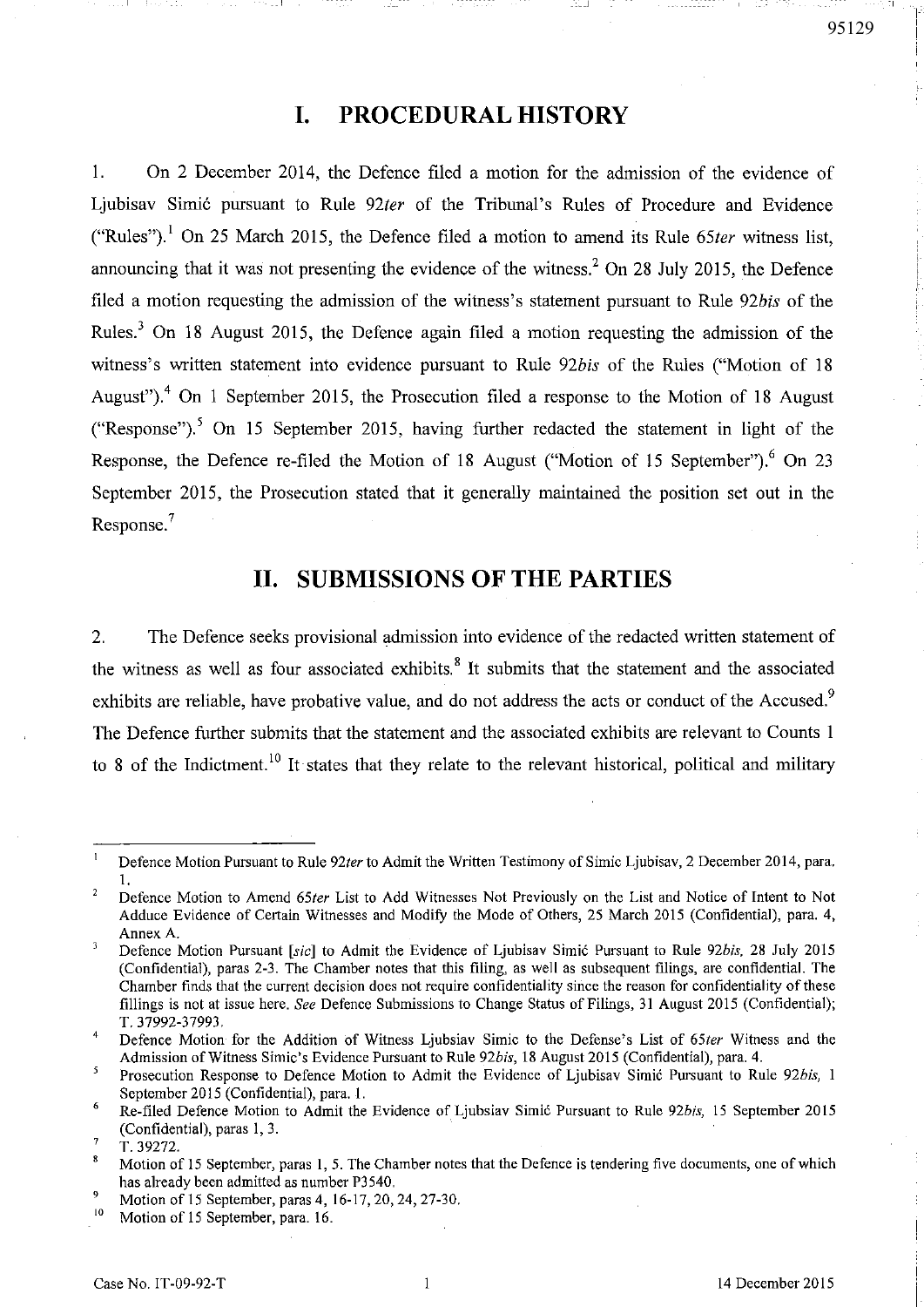background, and supports evidence pertaining to circumstances surrounding acts charged in the indictment.<sup>11</sup>

- - -\_-\_~-\_\_ I

3. The Prosecution does not oppose the Motion of 15 September, provided that two brief portions of the witness's evidence given in the *Karadžić* case are also admitted.<sup>12</sup> The Prosecution further requests the admission of six contextual documents.<sup>13</sup>

### III. APPLICABLE LAW

4. The Chamber recalls and refers to the applicable law governing the admission of evidence pursuant to Rule 92*bis* of the Rules, as set out in a previous decision.<sup>14</sup> With regard to the applicable law related to the admission of associated exhibits, the Chamber recalls and refers to one of its previous decisions dealing with this matter.<sup>15</sup>

## IV. DISCUSSION

### A. Preliminary Matter

5. The Defence filed several motions before the Chamber regarding the witness, none of which have been formally withdrawn by the Defence. However, the Chamber considers all motions relating to the witness filed prior to the Motion of 15 September to be implicitly withdrawn.<sup>16</sup>

### B. Attestation and Declaration

6. The statement has no corresponding attestation or declaration as required by Rule *92bis* (B) of the Rules. However, the Chamber notes that unattested witness statements have previously been conditionally admitted by this Chamber pending formal attestation, provided all other admissibility requirements are satisfied. 17

### C. Admissibility Pursuant to Rule 89 (C) of the Rules

<sup>&</sup>lt;sup>11</sup> Motion of 15 September, para. 20.

<sup>&</sup>lt;sup>12</sup> Response, paras 4-6; T. 39272.

<sup>&</sup>lt;sup>13</sup> Response, paras 7-8; T.39272.

<sup>14</sup> Decision on Prosecution Third Motion to Admit Evidence Pursuant to Rule *92bis:* Sarajevo Witnesses ("Decision on Third *92bis* Motion"), 19 October 2012, paras 5-7.

<sup>15</sup> Decision on Prosecution Motion to Admit the Evidence of Witness RM-266 Pursuant to Rule 92 *quater,* 23 July 2012, para. 13.

<sup>16</sup> In the Motion of 18 August, the Defence requested that the witness be re-added to the Defence's Rule *65ter* witness list. The Chamber does not consider the Defence's announcement of 25 March 2015, that it no longer wished to adduce the evidence of the witness, as a removal from the witness list. It amounted merely to an indication that, at that point in time, it was not planning on calling the witness.

<sup>17</sup> Decision on Third *92bis* Motion, para. 27.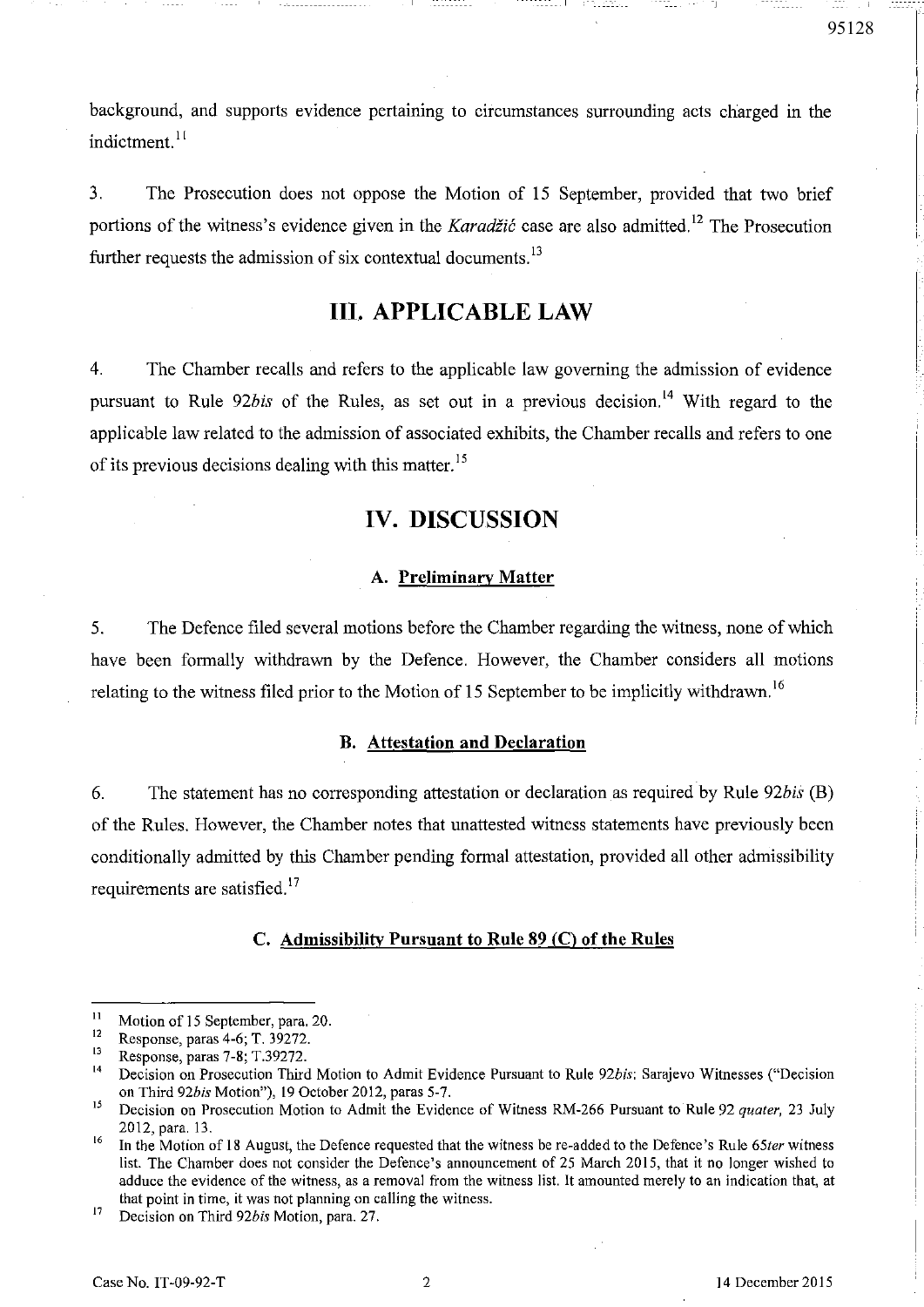7. The statement and the associated exhibits relate to the events in Potocari and Bratunac in July 1995, as well as events related to the municipalities component of the case in 1992. The evidence is, therefore, relevant to Counts 1 to 8 of the Indictment. The Chamber notes that the witness signed the statement and there are no obvious internal inconsistencies in the statement. Based on the foregoing, the Chamber finds that the statement and the associated exhibits are relevant and of probative value for the purposes of admission pursuant to Rule 89 (C) of the Rules.

- - --\_-\_~-\_\_\_ I 1--

#### D. Admissibility Pursuant to Rule *92bis* of the Rules

8. The Chamber does not find, and the Prosecution does not argue, that the witness's evidence relates to the acts and conduct of the Accused. It finds the witness's evidence cumulative to the oral testimony of other witnesses in relation to the events in Srebrenica in 1995, such as Evert Rave, Momir Nikolic, and Mladen Blagojevic. This factor weighs in favour of admission of the witness's evidence in written form.

9. With regard to factors weighing against admission of the evidence in written form, the Chamber considered the following: From the outbreak of the war in 1992 until the post-war elections in 1995, the witness was the President of the Municipal Assembly in Bratunac.<sup>18</sup> The witness states that he was present in Bratunac from 11 July 1995 onwards and that he was invited to come to the Bratunac Brigade Command on 12 July.<sup>19</sup> The Chamber observes that the events from 11 July in Bratunac Municipality relate to critical elements of the Srebrenica component of the case. For example, the witness describes the arrival of 'buses with the Muslims from Konjevic Polje, Kasaba and Milici' in Bratunac on the night of 11 to 12 July, and gives his observations in relation to a meeting at the Fontana Hotel on 12 July; a meeting at which the Prosecution alleges Mladic was present and which appears to be central to its case.<sup>20</sup> The witness states with regard to this meeting that, 'I can well say there was no coercion, because their [Muslim) representatives at the meeting at the Fontana hotel on 12 July 1995 themselves asked for transport to be provided so that they could go to Kladanj.<sup>21</sup>

10. Under these circumstances, pursuant to Rule *92bis* (A) (ii) (c), the Chamber finds it more appropriate that the witness's evidence is adduced orally and that he is made available for crossexamination. The Chamber therefore finds that the statement is not suitable for admission pursuant to Rule *92bis* of the Rules.

95127

<sup>&</sup>lt;sup>18</sup> Motion of 15 September, Annex A para. 3.<br><sup>19</sup> Motion of 15 September, Annex A para.  $7^{\circ}$ 

<sup>&</sup>lt;sup>19</sup> Motion of 15 September, Annex A, para. 71.<br><sup>20</sup> Motion of 15 September, Annex A, paras. 77.

<sup>&</sup>lt;sup>20</sup> Motion of 15 September, Annex A, paras 77, 80.<br><sup>21</sup> Motion of 15 September, Annex A, para, 80.

Motion of 15 September, Annex A, para. 80.